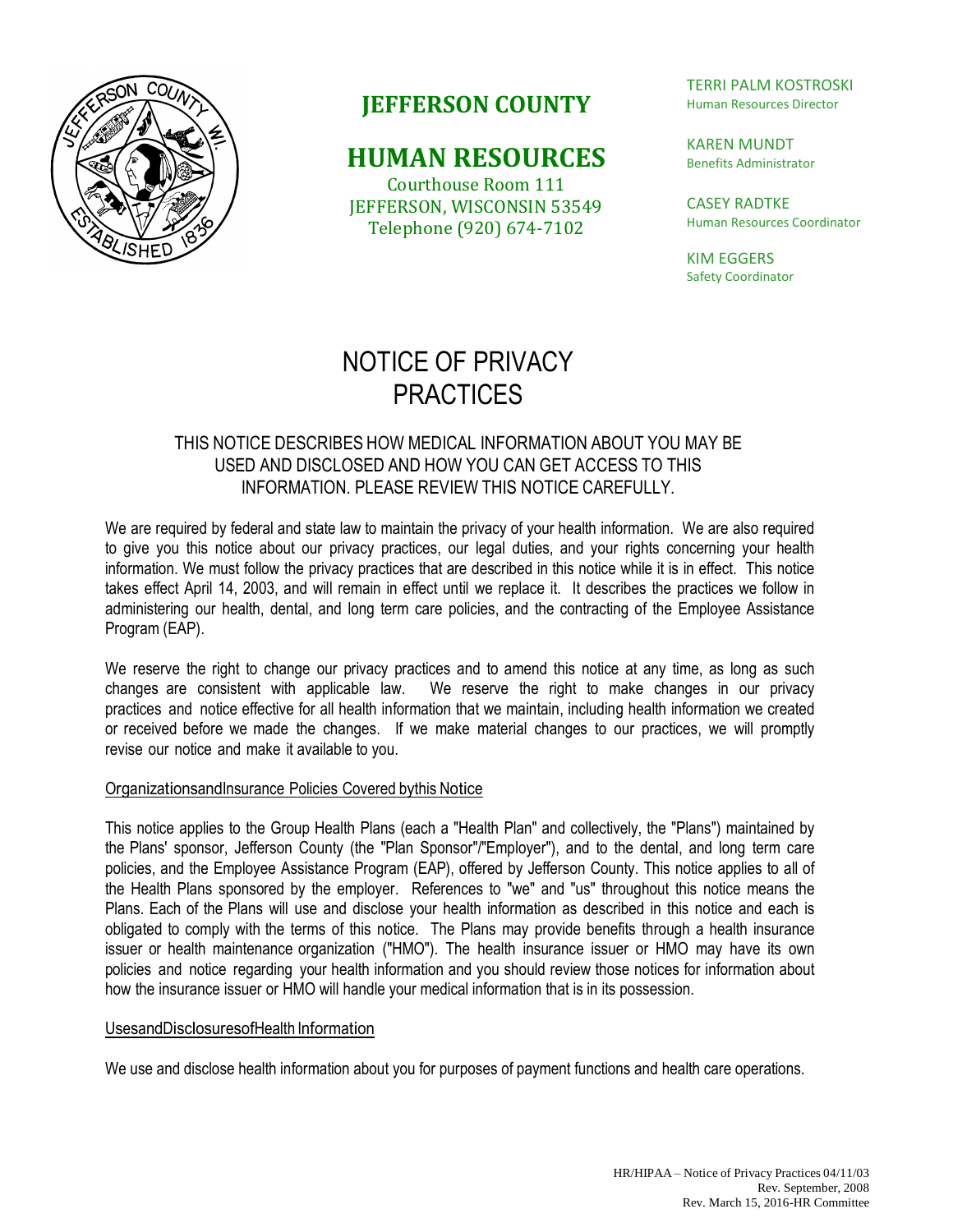Health Care Operations: We may use and disclose your health information for a variety of insurance-related activities, such as:

- Quality assessment and improvement activities.
- Activities designed to improve health or reduce health care costs.
- Clinical guideline and protocol development, case management, and care coordination.
- Contacting health care providers with information about treatment alternatives and other related functions.
- Credentialing activities.
- Underwriting, premium rating, or other activities relating to the creation, renewal, or replacement of a contract of health insurance.
- Conducting or arranging for medical review, legal services, and auditing, including fraud and abuse detection programs.
- Business planning and development, including cost management and analyses and formulary development.
- Business management and general administrative activities, such as customer service and resolution of internal grievances.

There are several other situations in which we may be required or permitted to disclose your health information:

Public Benefit: We may use and disclose your health information as authorized by law for the following purposes deemed to be in the public interest or benefit:

- As required by law; for example, when required by a court order in medical malpractice litigation.
- Health oversight activities such as audits, investigations, inspections, licensure, and other proceedings related to oversight of the health care system.
- Judicial and administrative proceedings.
- To law enforcement officials pursuant to a court order or subpoena; for example, to identify a crime victim.
- To coroners, medical examiners, and funeral directors; for example, to identify a deceased person.
- For organ and tissue donation.
- To avert a serious threat to health or safety.
- As authorized by state worker's compensation or similar laws.

Health-Related Products or Services: We may use your health information to contact you about other available health plan coverages that could enhance or substitute for your existing health plan coverage, or concerning healthrelated products or services that add value to, but are not part of, your plan of benefits. We may disclose your health information to a business associate to assist us in these activities. We may also use your health information to communicate with you for medical case management or to direct or recommend alternative medical treatments, therapies, health care providers, or health care settings. We will not disclose your health information to other entities for marketing purposes.

Restrictions on Other Uses or Disclosures Without Your Written Authorization: Except as described in this notice, we will not use or disclose your health information without written authorization from you. If you do authorize us to use or disclose your health information for another purpose, you may revoke your authorization in writing at any time, and we will no longer use or disclose your health information for the purpose you previously authorized. Your revocation will not affect any use or disclosures permitted by your authorization while it was in effect.

#### Your IndividualRights With Respect to Your Health Information

Please see the contact information at the end of this notice about how to implement these rights and find out what costs might be involved.